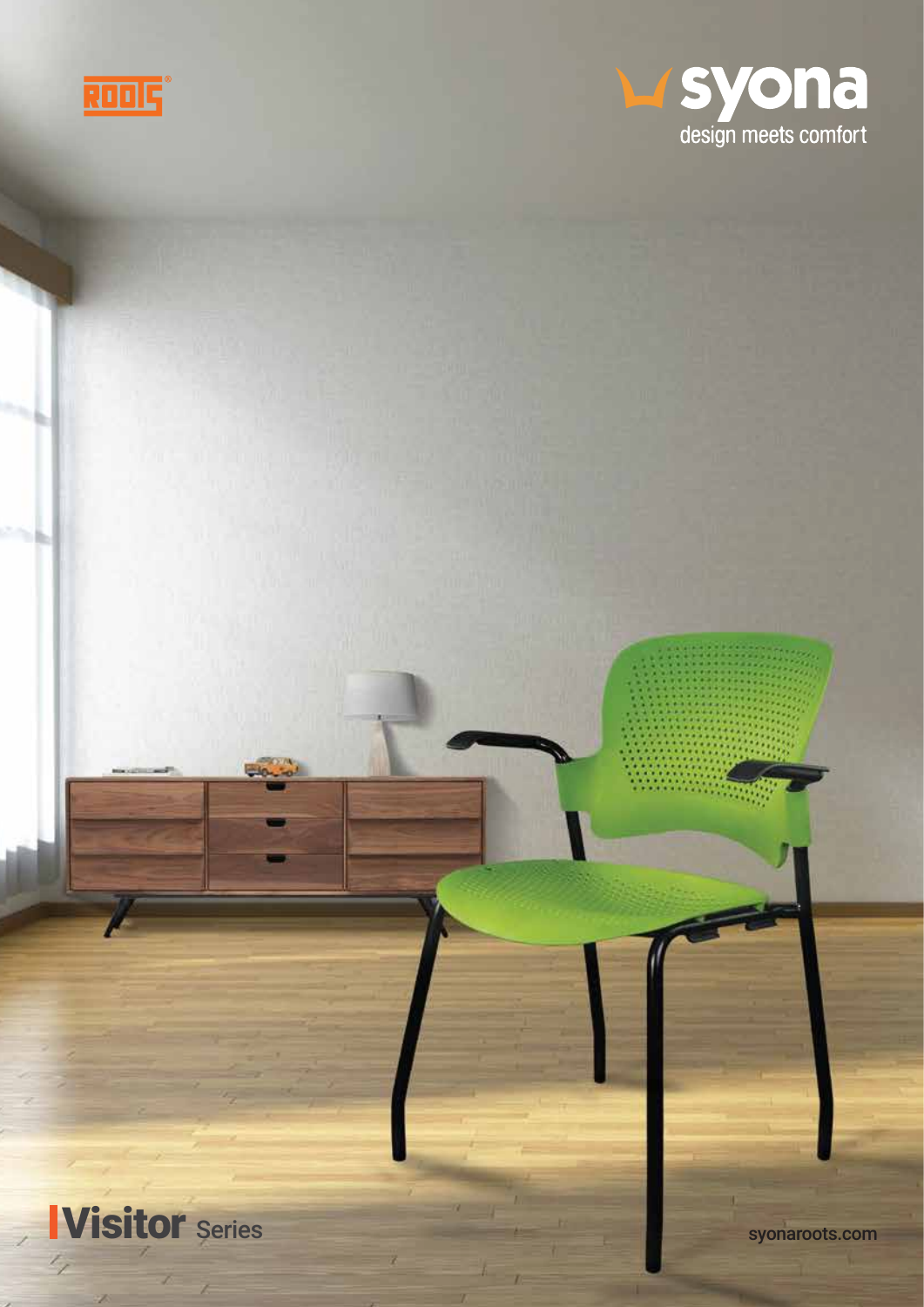



#### Comfortable seating and aesthetic design to suit all your needs.

### Venus Pride



Perforated holes that are strategically placed to facilitate improved ventilation.

| Product                    | <b>Venus Pride</b> |
|----------------------------|--------------------|
| $L \times B \times H$ (mm) | 596 X 554 X 826    |
| Weight (kg)                | 4.7                |
| Seat Height (mm)           | 450                |
| Seat and Back Rest         |                    |

Frame Color

Color





## Venus Prime



Designed to remove back strains by supporting the natural curvature of the spine.

| Product                    | <b>Venus Prime</b> |
|----------------------------|--------------------|
| $L \times B \times H$ (mm) | 596 X 612 X 825    |
| Weight (kg)                | 5.3                |
| Seat Height (mm)           | 450                |
|                            |                    |

Seat and Back Rest Color



Frame Color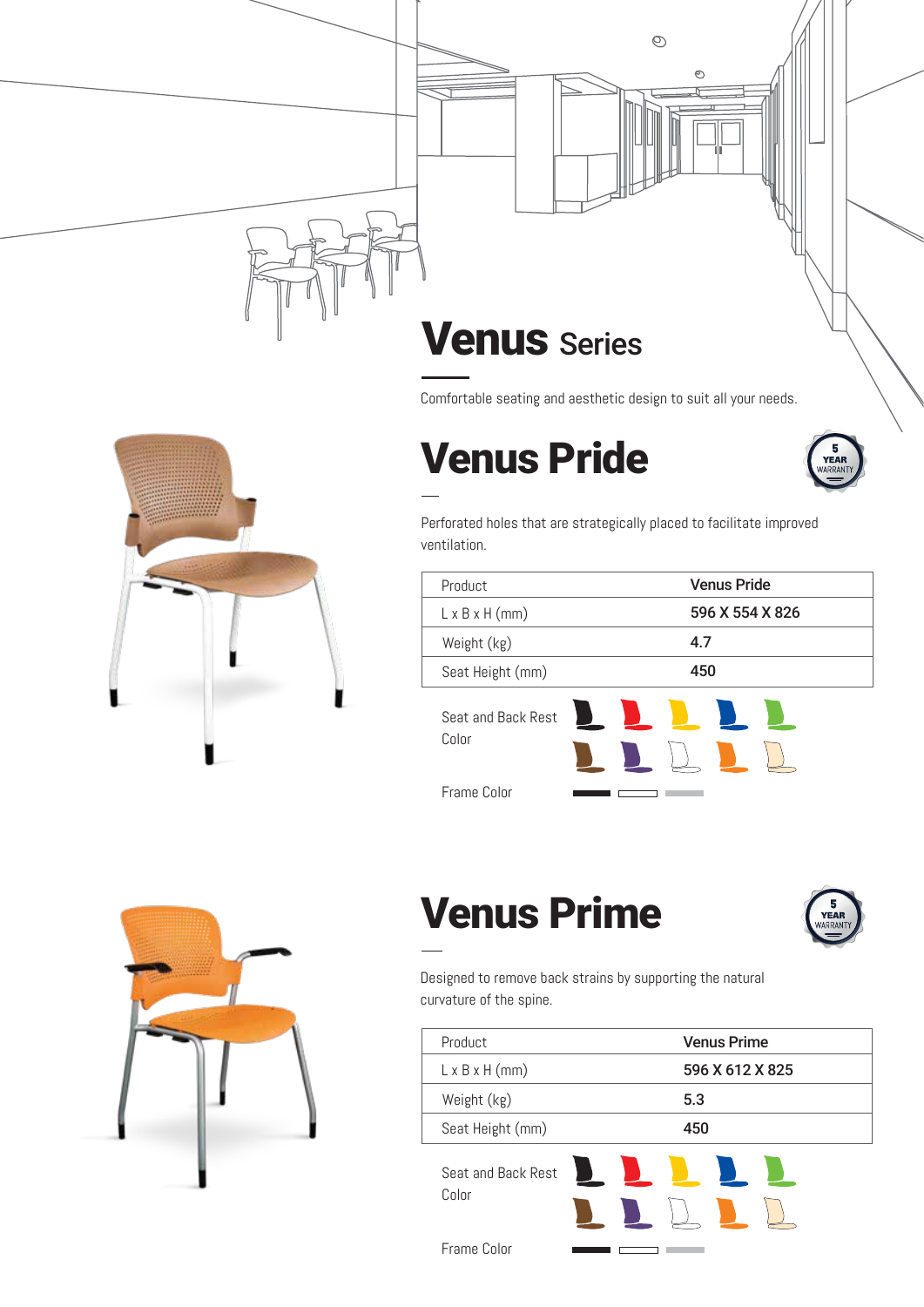



Light weight and based on the element of ease.

# Earth Dura

A durable and light product that is long lasting and practical.

| Product                     | <b>Earth Dura</b> |                 |     |  |
|-----------------------------|-------------------|-----------------|-----|--|
| $L \times B \times H$ (mm)  |                   | 510 X 480 X 815 |     |  |
| Weight (kg)                 |                   |                 | 5.1 |  |
| Seat Height (mm)            |                   |                 | 445 |  |
| Seat and Back Rest<br>Color |                   |                 |     |  |
| Frame Color                 |                   |                 |     |  |

# Earth Beat

An aesthetically pleasing yet comfortable product. The Earth Beat provides a comfortable backrest and a durable seat built to tackle damage and ruin. Transportability is also made convenient.

| Product                    | <b>Earth Beat</b> |
|----------------------------|-------------------|
| $L \times B \times H$ (mm) | 550 X 510 X 815   |
| Weight (kg)                | 5.5               |
| Seat Height (mm)           | 450               |

Seat and Back Rest Color

Frame Color



## Earth Edge

Earth Edge, a unique "High-density" stacking chair that can stack up for convenience and easy storage.

| Product                    | <b>Earth Edge</b> |
|----------------------------|-------------------|
| $L \times B \times H$ (mm) | 540 X 567 X 845   |
| Weight (kg)                | 6.5               |
| Seat Height (mm)           | 465               |

Seat and Back Rest Color



Frame Color